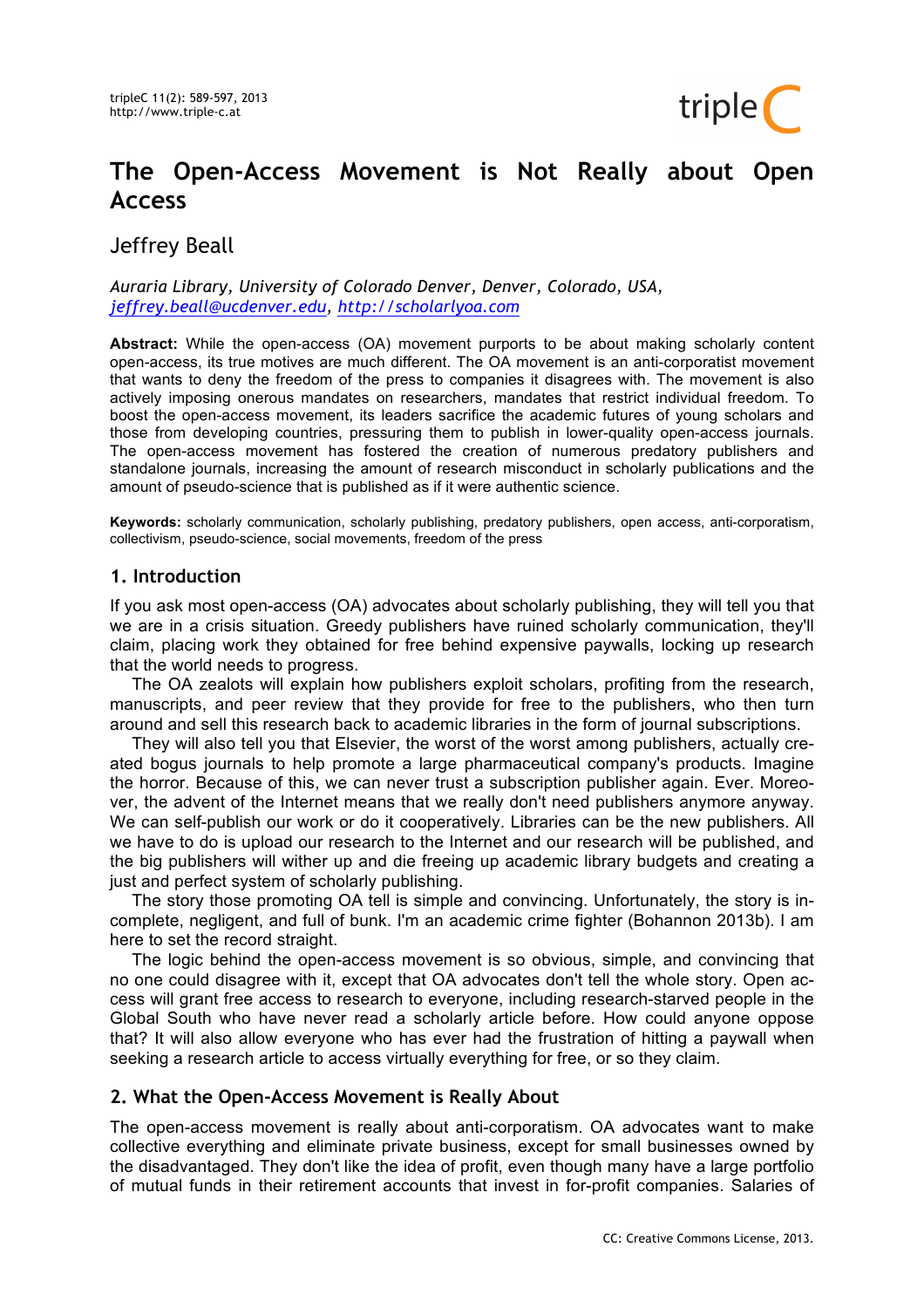academics in the United States have increased dramatically in the past two decades, especially among top professors and university administrators. OA advocates don't have a problem with this, and from their high-salaried comfortable positions they demand that for-profit, scholarly journal publishers not be involved in scholarly publishing and devise ways (such as green open-access) to defeat and eliminate them.

The open-access movement is a negative movement rather than a positive one. It is more a movement against something than it is a movement for something. Some will respond that the movement is not against anything; it is just for open access. But a close analysis of the discourse of the OA advocates reveals that the real goal of the open access movement is to kill off the for-profit publishers and make scholarly publishing a cooperative and socialistic enterprise. It's a negative movement.

This kind of movement, a movement to replace a free market with an artificial and highly regulated one, rarely succeeds. In fact, the gold open-access model actually incentivizes corruption, which speed the path to failure. The traditional publishing model, where publishers lived or died on subscriptions, encouraged quality and innovation. Publishers always had to keep their subscribers happy or they would cancel. Similarly, a movement that tries to force out an existing technology and replace it with a purportedly better one also never succeeds. Take the Semantic Web for example. It has many zealous advocates, and they have been promoting it for many years. Some refer to the Semantic Web as Web 3.0. However, despite intense promotion, it has never taken off. In fact, it is moribund. The advocates who promoted it spent a lot of time and blog space cheerleading for it, and they spent a lot of time trashing technologies and standards it was supposed to replace. In fact, that was what they did the most, badmouthing existing technologies and those who supported and used them. One example was a library standard called the MARC format. This standard was ridiculed so much it's a wonder it still even exists, yet is still being used successfully by libraries worldwide, and the semantic web is dying a slow death. Open access publishing is the "Semantic Web" of scholarly communication.

The open access movement and scholarly open-access publishing itself are about increasing managerialism (Grayson 2013). Wherever there is managerialism, there is an increased use of onerous management tactics, including mandatory record keeping, rationing of resources, difficult approval processes for things that ought to be freely allowed, and endless committee meetings, practices that generally lead to cronyism. The traditional publishing model had the advantage of there being no monetary transactions between scholarly authors and their publishers. Money, a source of corruption, was absent from the author-publisher relationship (except in the rare case of reasonable page charges levied on authors publishing with non-profit learned societies) in the traditional publishing model. Managerialism is the friend of those who want to restrict freedom and advancement. It is a tool for creating malevolent bureaucracies and academic cronyism. Managerialism is the logical and malevolent extension of office politics, and it will hurt scholarly communication. Many universities subsidize or pay completely for their faculty members' article processing charges when they submit to gold (author pays) open-access journals. The management of the funds used to pay these charges will further corrupt higher education. The powerful will have first priority for the money; the weak may remain unfunded. Popular ideas will receive funding; new and unpopular ideas, regardless of their merit, will remain unfunded. By adding a financial component to the front end of the scholarly publishing process, the open-access movement will ultimately corrupt scholarly publishing and hurt the communication and sharing of novel knowledge.

The open-access movement was born of political correctness, the dogma that unites and drives higher education. The open-access advocates have cleverly used and exploited political correctness in the academy to work towards achieving their goals and towards manipulating their colleagues into becoming open-access advocates. One of the ways they've achieved this is through the enactment of open-access mandates. The strategy involves making very simple arguments to faculty senates at various universities in favour of openaccess and then asking the faculties to establish the mandates. These mandates usually require that faculty use either the gold or green models of open-access publishing. OA advocates use specious arguments to lobby for mandates, focusing only on the supposed eco-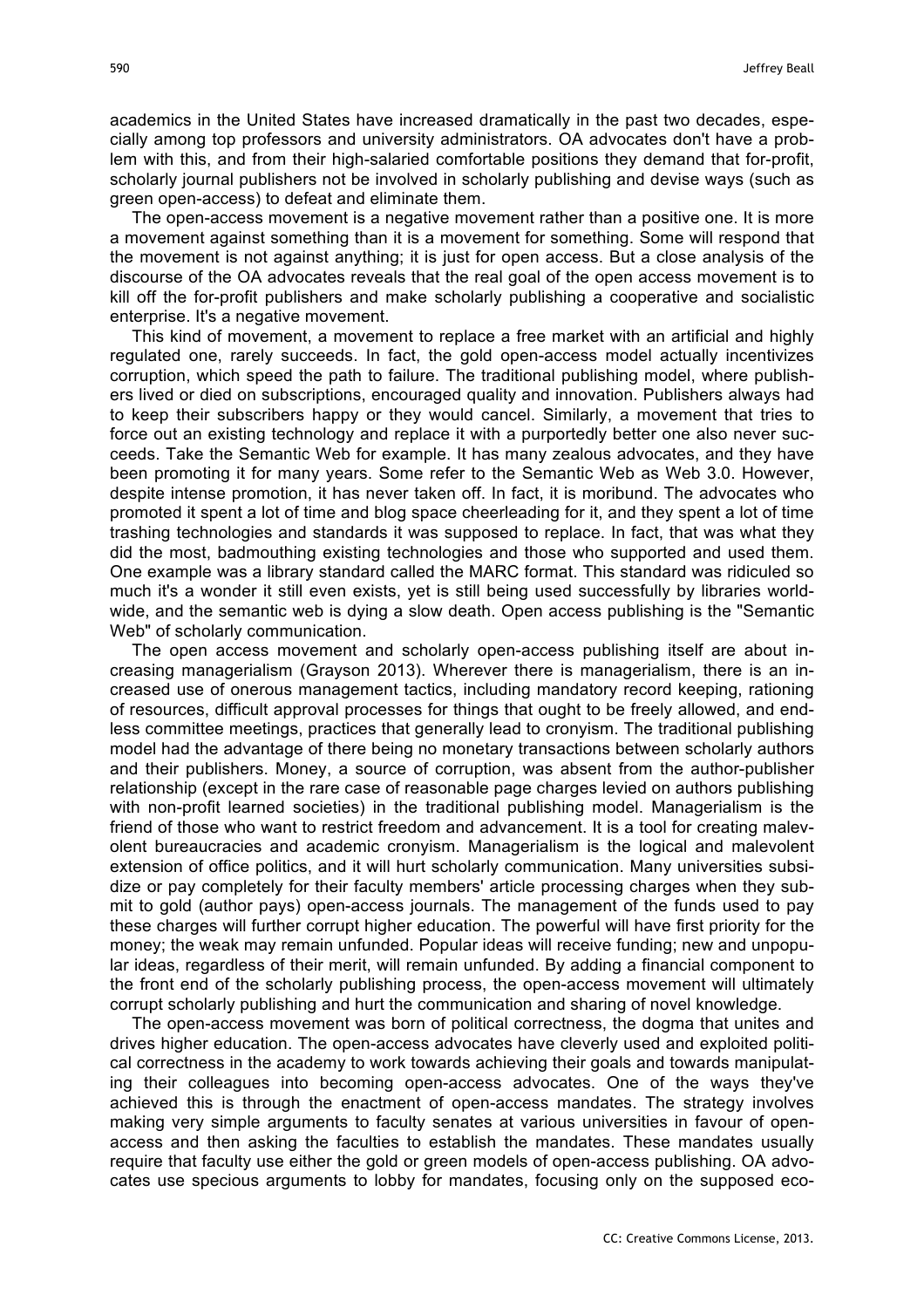nomic benefits of open access and ignoring the value additions provided by professional publishers. The arguments imply that publishers are not really needed; all researchers need to do is upload their work, an action that constitutes publishing, and that this act results in a product that is somehow similar to the products that professional publishers produce.

Nothing could be further from the truth, and the existence of the predatory publishers, the focus of my research, is evidence of this. It's likely that hundreds or even thousands of honest researchers have fallen prey to the predatory publishers, those open-access publishers that exploit the gold open-access model just for their own profit, pretending to be legitimate publishing operations but actually accepting any and all submissions just for the money. Institutional mandates feed into and help sustain predatory publishers.

Thus there are conscientious scholars, trying to follow the freedom-denying mandates imposed on them by their faculty representatives, who get tricked into submitting their good work to bogus journals.

There are numerous open-access advocates who promote scholarly open-access publishing without warning of the numerous scam publishers that operate all around the world. I find this promotion negligent. Anyone touting the benefits of open-access and encouraging its adoption ought also to warn of the numerous and increasing scams that exist in the scholarly publishing industry.

I believe many OA advocates ignore the known problems with scholarly open-access publishing because they don't want to frighten people away from it. This is the moral equivalent of selling someone a used car with the knowledge the engine block is cracked, without informing the buyer. Most descriptions and explanations of open-access publishing are idealistic and unrealistic. They tout the benefits but ignore the weaknesses. Many honest scholars have been seriously victimized by predatory publishers, and as a community we must help others, especially emerging researchers, avoid becoming victims. Pushing open access without warning of the possible scams is not helpful. In fact, it can be downright damaging to a scholar's career. For example, once a researcher unwittingly submits a paper to a predatory publisher, it is usually quickly published. Sometimes this fast publishing is the researcher's first clue that something is amiss. But by then it's too late, as once a paper is published in a predatory journal, no legitimate journal will be interested in publishing it. When this happens to early career researchers, it can have long-term negative effects on their careers.

I have observed that the advocates promoting open access do not want to hear any criticisms of the movement of the open-access publishing models, and they quickly attack anyone who questions the open-access or highlights its weaknesses. Open-access advocates are polemics; they have an "us versus them" mentality and see traditional publishers as the bad guys.

In April 2008, an article about predatory publishers appeared in the *New York Times* (Kolata 2013). The article described predatory publishers and predatory conferences. Immediately upon publication of the article, OA advocates sprang into action, questioning the article and its reporting. Numerous blog posts appeared, many attempting to cast doubt on the article. One perhaps slightly paranoid blog post was entitled "Did Commercial Journals Use the NYT to Smear Open Access?" (Bollier 2013). The fact is the predatory publishers do cast a negative light on all of scholarly open-access publishing. The gold open-access model in particular is flawed; there are only a few publishers that employ the model ethically, and many of these are cutting corners and lowering their standards because they don't have to fear losing subscribers.

On October 4, 2013, *Science* magazine published an article by John Bohannon (2013b) that related what the author learned from a sting operation he conducted on open-access publishers. The sting operation, which used my list of predatory publishers and the Directory of Open Access Journals as sources of journals, found that many journals accepted papers without even doing a peer review, and many did a peer review and accepted the unscientific article Bohannon baited them with anyway. Here again, the open-access advocates came out swinging, breaking into their "us versus them" stance, and attacking Bohannon, sometimes personally, for not including subscription journals in his study. Subscription journals were not part of his research question, however, but that didn't stop the many strident critics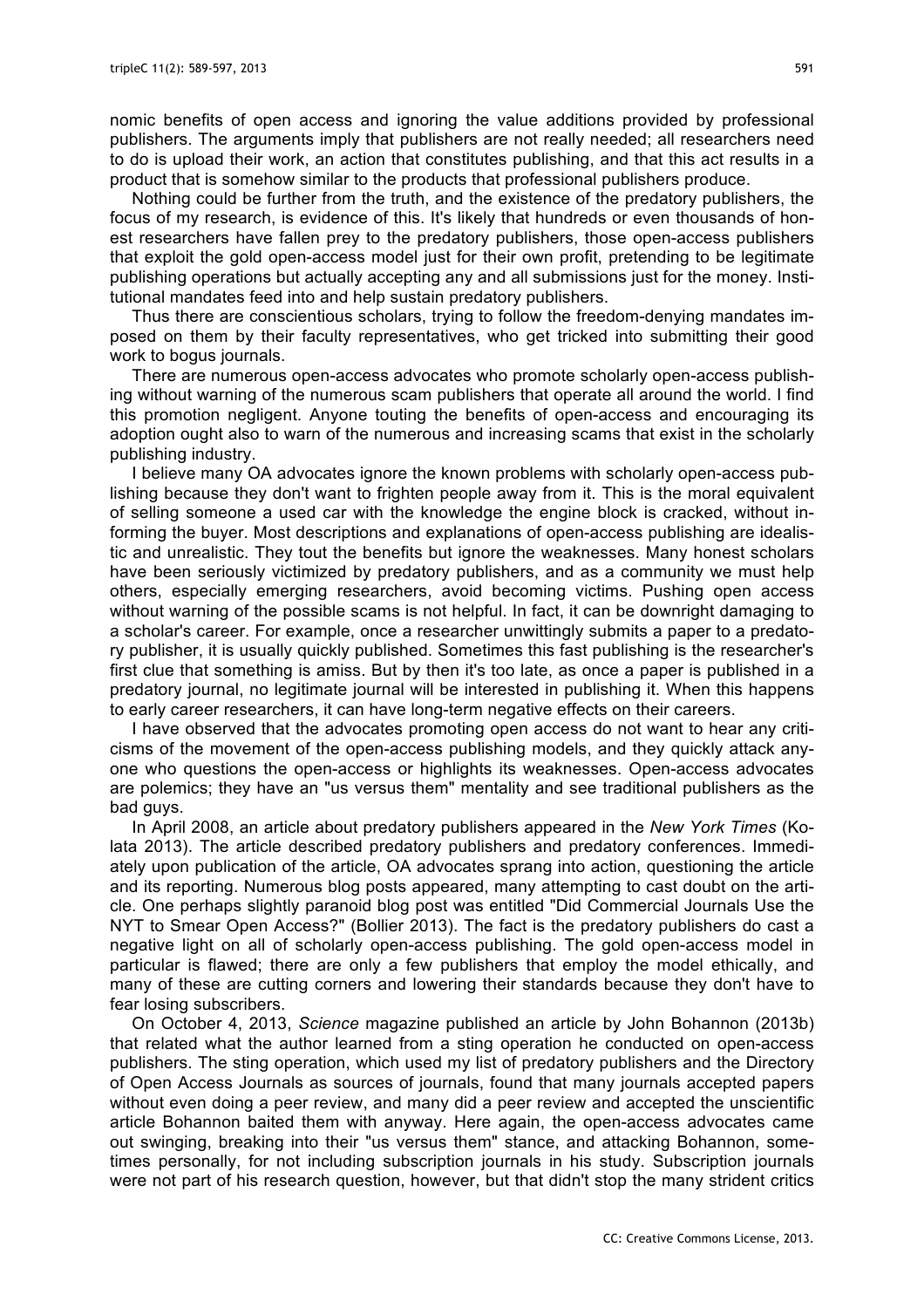of Bohannon's work, who acted almost instinctively according to their Manichaean view of traditional and open-access publishing. He didn't need to gather data about traditional publishers; that wasn't what he was studying. If you are counting cars, you don't need to count airplanes as a control. Also, OA advocates often brag about the continually-increasing number of open-access outlets, predicting that traditional publishers will soon be eclipsed. So if the traditional publishers are nearly extinct, why bother to study them? The attack on Bohannon was carried out with a near religious fervour. OA advocates will do anything to protect the image of open-access. They don't care that the number of predatory publishers is growing at a near-relativistic speed; all they care about is that public perception of scholarly open access be kept positive.

Bohannon was interviewed by *The Scholarly Kitchen* contributor Phil Davis on November 12, 2013. Summarizing the reaction of the open-access advocate community to his sting, Bohannon said, "I learned that I have been too naive and idealistic about scientists. I assumed that the results [of my study] would speak for themselves. There would be disagreements about how best to interpret them, and what to do about them, but it would be a civil discussion and then a concerted, rational, community effort to address the problems that the results reveal. But that is far from what happened. Instead, it was 100% political and many scientists that I respected turned out to be the most cynical political operators of all" (Bohannon 2013a). Interpreting the reaction to Bohannon's sting article publisher Kent Anderson, the president of the Society for Scholarly Publishing and former chief editor of the blog *The Scholarly Kitchen* commented, "… don't expect rational, calm, reasoned assessments from the likes of Eisen, Solomon, or others [open access advocates]. They've demonstrated they are ideologues that are quite willing to attack anyone who they view as falling outside their particular view of OA orthodoxy. How they are able to continue to deny what is actually happening is beyond me" (Anderson 2013).

When he served as the chief editor of *The Scholarly Kitchen* blog, Anderson was a frequent target of criticism from open-access zealots. I think this analysis from him sums up the attitude and actions of open access advocates quite well: "The attacks we've received when we've talked about OA have been surprisingly vitriolic and immature, even when we've said some things that were intended to point out issues the OA community might want to think about, in a helpful way. Some people really have a hair-trigger about anything short of complete OA cheerleading" (Anderson 2012).

One of the arguments that OA advocates use is that a lot of research is publically funded; therefore, the public deserves access to the research for free. This argument is true more in Europe more so than in the United States because collectivism is more institutionalized there. However, there are a lot of things that are publically funded that are not free, both in Europe and North America. Public transportation is one example. If OA advocates stuck to their principles, they would also be demanding that all publically owned buses and trains are free to all users. Their argument also completely ignores all the ways that publishers add value to information. This is done by selecting the best research for publication, managing the peer review process, managing ethics, maintaining servers, digital preservation, and the like. There are plenty of government-funded things that are not free, especially things to which the private sector adds value.

Building on this idea, I do find that the open-access movement is a Euro-dominant one, a neo-colonial attempt to cast scholarly communication policy according to the aspirations of a cliquish minority of European collectivists. Early funding for the open-access movement, specifically the Budapest Open Access Initiative, came from George Soros, known for his extreme left-wing views and the financing of their enactment as laws (Poynder 2002).

Another inconsistency in the open-access movement is that the zealots have been attacking scholarly journal publishers but generally ignoring scholarly monograph publishers, even though they operate using basically the same model, selling proprietary content to libraries. This is evidence that the open-access movement isn't really about making content openaccess; it's really about shutting down journal publishers. Were it a truly principled movement, it would apply its principals consistently.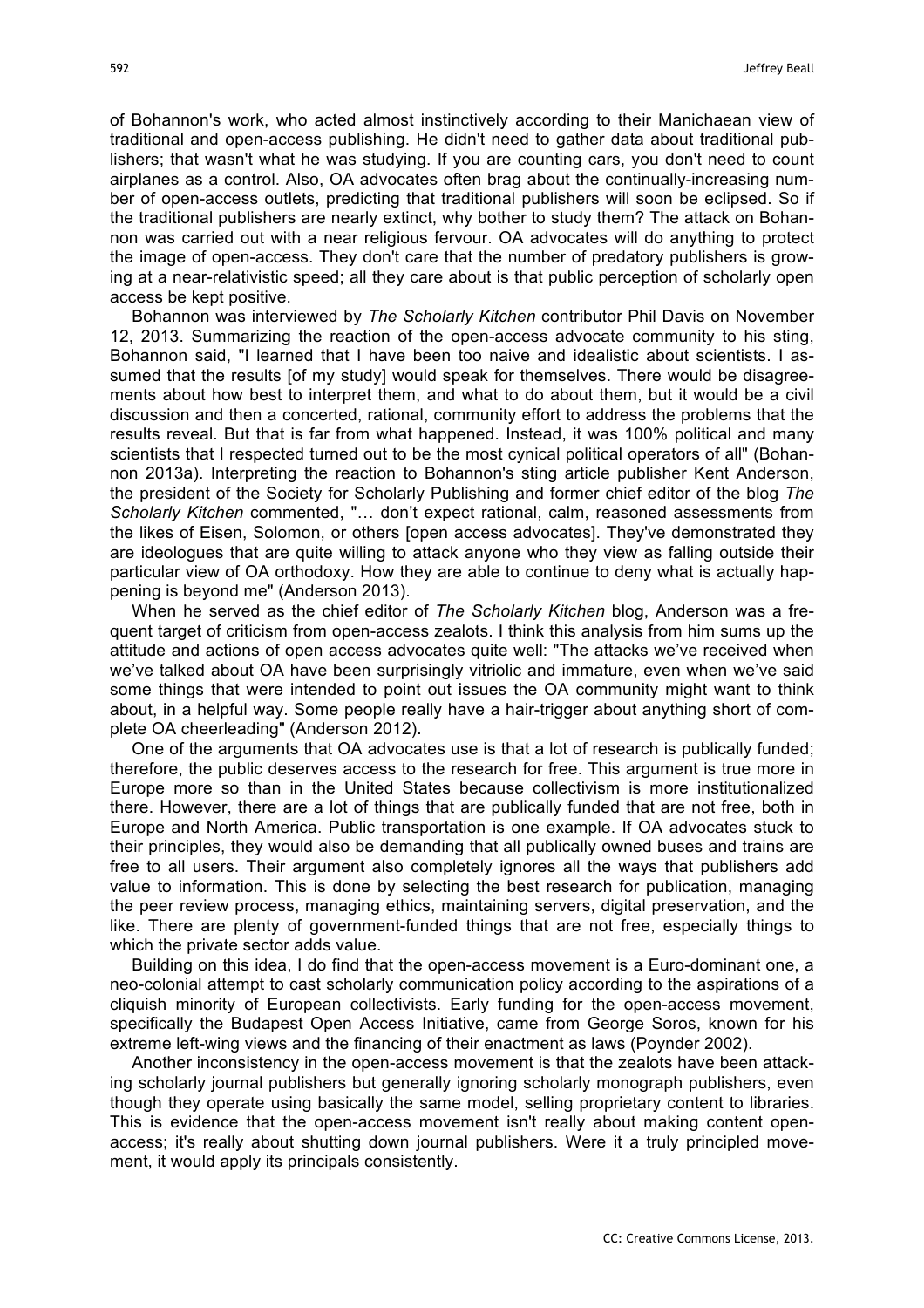Some tenured open-access advocates are pressuring young scholars away from submitting their work to traditional journals, sacrificing them to the open-access movement. They are pressured to publish in OA journals despite their being able to publish in more esteemed traditional journals, which would better support their tenure cases. This pressuring helps the OA movement because it gets an increased amount of good research published in openaccess journals, but it hurts the individuals because it weakens their tenure dossiers. In the open-access movement, the needs of the many outweigh the needs of the few.

OA advocates are also pressuring scientists in developing countries to publish in OA journals, and this could hurt their careers. According to Contreras (2012, 60), "scientists in the developing world wish to publish in prestigious venues, with the greatest likely readership. Artificially forcing them to publish in oa journals of lesser impact could be resented and resisted, as it would be in the industrialized world". So, OA advocates also want to sacrifice the careers of developing-world scholars so that they can achieve their collectivist goals.

The gold OA model is merely shifting profits from one set of publishers to another, shifting the source of money from library subscriptions to those funding article processing charges, such as the provost's office, a researcher's grant itself, or even the library. That is to say, the open-access movement is dealing with the serials crisis by lowering or eliminating the subscription charges that libraries have to pay. But the money to support scholarly publishing has to come from somewhere. For those researchers lucky enough to have grants, they can pay the article processing charges out of grant money, but this means less money that they can spend on actual research. New funding sources are needed for university researchers who don't have grants. Thus, universities will have to initiate new funds to pay for the article processing charges their faculty incur when they publish in gold open-access journals. The proper distribution of these funds will require new committees and more university bureaucracy. Of course, journals charging APCs will charge more depending on the journal's status. That is to say, journals with higher impact factors will impose higher prices. The act of instituting financial transactions between scholarly authors and scholarly publishers is corrupting scholarly communication. This was one of the great benefits of the traditional scholarly publishing system – it had no monetary component in the relationship between publishers and their authors. Adding the monetary component has created the problem of predatory publishers and the problem of financing author fees.

Financing article processing charges will be most problematic in middle-income countries. Most non-predatory OA publishers grant fee waivers to scholars from lower-income countries (as long as they don't submit too many articles), but these waivers are generally not applied to many middle-income countries. Researchers in these countries are caught in a dilemma – they aren't eligible for publisher-granted APC waivers, but their funding agencies lack the funds to subsidize the publication of their works, so they are left to fend for themselves when it comes to paying article processing charges.

And now we are seeing the emergence of mega gold-open-access publishers. I've documented that Hindawi's profit margin is higher than Elsevier's and achieves this by lowering standards (Beall 2013a). Hindawi has eliminated the position of editor-in-chief from most of the firm's over 550 journals. The company exploits Egypt's high unemployment rate by paying minimal salaries, employing college-educated staff desperate for jobs. It's an example of the scholarly publishing industry moving offshore. Moreover, because the journals lack editors, they have become desultory collections of loosely-related articles on a broad topic. The editorless journals lack coherence and vitality and function more like sterile repositories than scholarly publications. Open-access is killing the community function of scholarly journals, in which they served as fora for the exchange of both formal and informal communication among colleagues in a particular field or sub-field. Open access journals lack soul and are disconnected.

Open access advocates think they know better than everyone else and want to impose their policies on others. Thus, the open access movement has the serious side-effect of taking away other's freedom from them. We observe this tendency in institutional mandates. Harnad (2013) goes so far as to propose a table of mandate strength, with the most restric-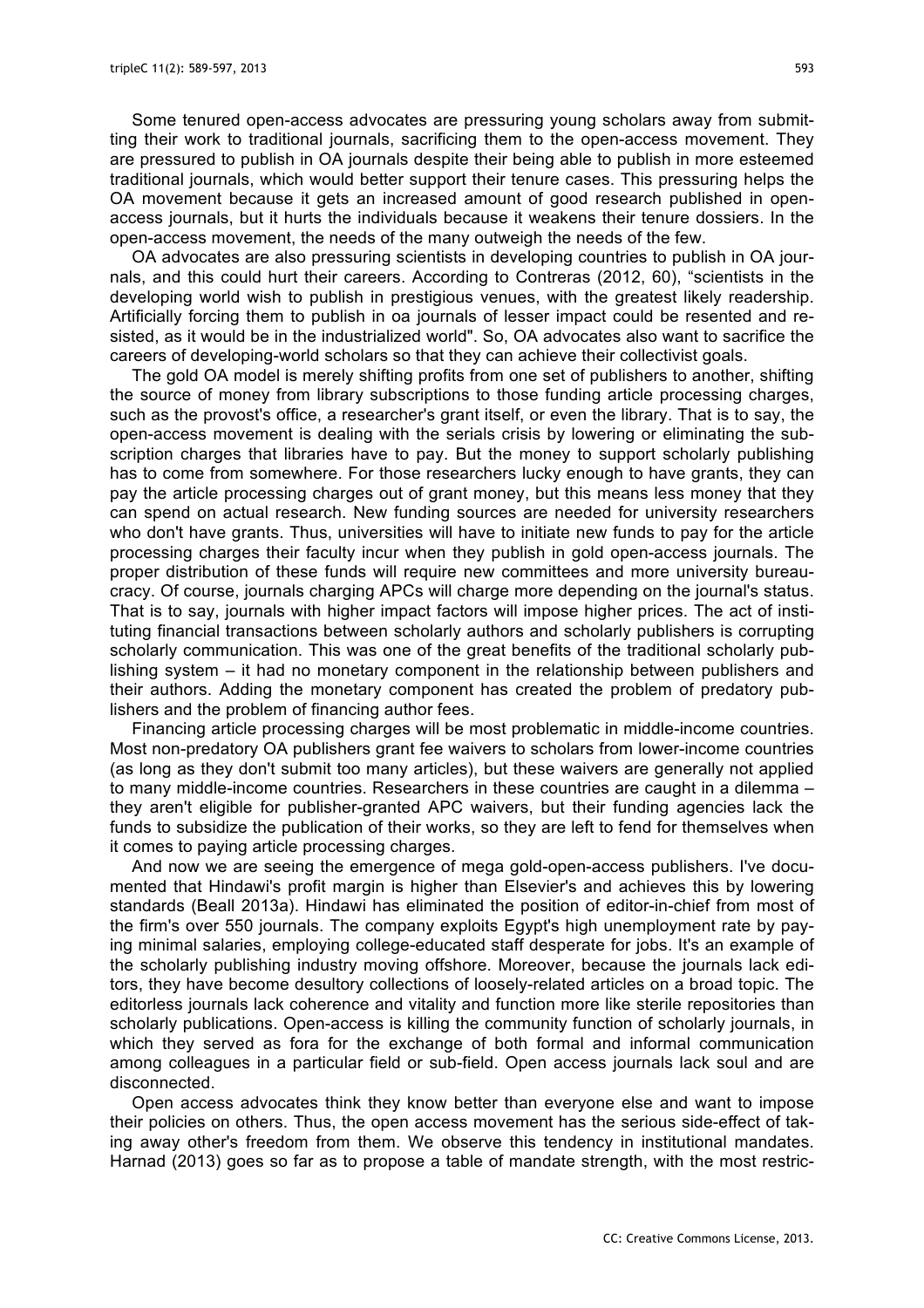| <b>Mandate strength</b> |                                                               |
|-------------------------|---------------------------------------------------------------|
| 12                      | immediate deposit + performance evaluation (no waiver option) |
| 9                       | immediate deposit (no waiver option)                          |
| 6                       | six-month delay allowed (no waiver option)                    |
| $\overline{3}$          | 12-month delay allowed (no waiver option)                     |
| $\overline{3}$          | rights-retention with waiver option                           |
| $\overline{2}$          | deposit if/when publisher says it's OK                        |
| $\mathbf{1}$            | no requirement: just request, recommendation or encouragement |
| U                       | no policy in ROARMAP                                          |

tive pegged at level 12, with the designation "immediate deposit + performance evaluation (no waiver option)". This Orwellian system of mandates is documented in Table 1.

Table 1: Open access mandates. Table copied from Harnad (2013) and reproduced under the terms of the Creative Commons BY-NC license.

A social movement that needs mandates to work is doomed to fail. A social movement that uses mandates is abusive and tantamount to academic slavery. Researchers need more freedom in their decisions not less. How can we expect and demand academic freedom from our universities when we impose oppressive mandates upon ourselves?

## **3. Gold Open Access is Failing**

In 2006, James S. E. Opolot, Ph.D., a professor at Texas Southern University in Houston, published an article entitled "The Challenges of Environmental Crimes and Terrorism in Africa: Evidence from Eastern, Southern, and West African Countries" (Opolot 2006). The article was published in *The International Journal of African Studies*, one of the journals in the portfolio of the open-access (and predatory) publisher called Euro-Journals. One might assume that Euro-Journals would be based in Europe, but predatory publishers often disguise their true locations and use the names of Western countries to make themselves appear legitimate. Euro-Journals is based in Mauritius.

 The open-access version of Professor Opolot's paper has disappeared from the Internet. Plagued by takedown requests due the high incidence of plagiarism among its articles, Euro-Journals decided to switch the distribution model for some of its journals to the subscription model, and it removed all of their content from the open Internet. The publisher simply stopped publishing the balance of its journals, and it removed all of their content from the Internet as well. A blog post I wrote in March 2013 (Beall 2013b) showed that the publisher had 29 journals in its portfolio. Among these, 10 became toll-access journals, and nineteen disappeared from the Internet. Dr. Opolot's paper was published in one of the journals whose content was removed, apparently permanently, from the Internet. I expect this process to repeat itself many times over in the coming years with other open-access publishers.

 One of the criteria I use when judging potential predatory publishers is whether they have a digital preservation strategy. Most gold open-access publishers have no idea what digital preservation is, even though digital preservation should be one of the top priorities of any scholarly publisher. Properly carried out, digital preservation ensures that content is safely stored and re-formatted as formats evolve. Legitimate scholarly publishers contract out their digital preservation to outfits like Portico and LOCKSS. Relying on one's web hosting service for digital preservation doesn't cut it. Virtually all the publishers and journals on my lists have devoted no resources to digital preservation nor do they have a business plan or strategy for it.

The open-access movement has been a blessing to anyone who has unscientific ideas and wants to get these ideas into print. Because the predatory publishers care very little about peer review and see it merely as a charade that must be performed, they don't really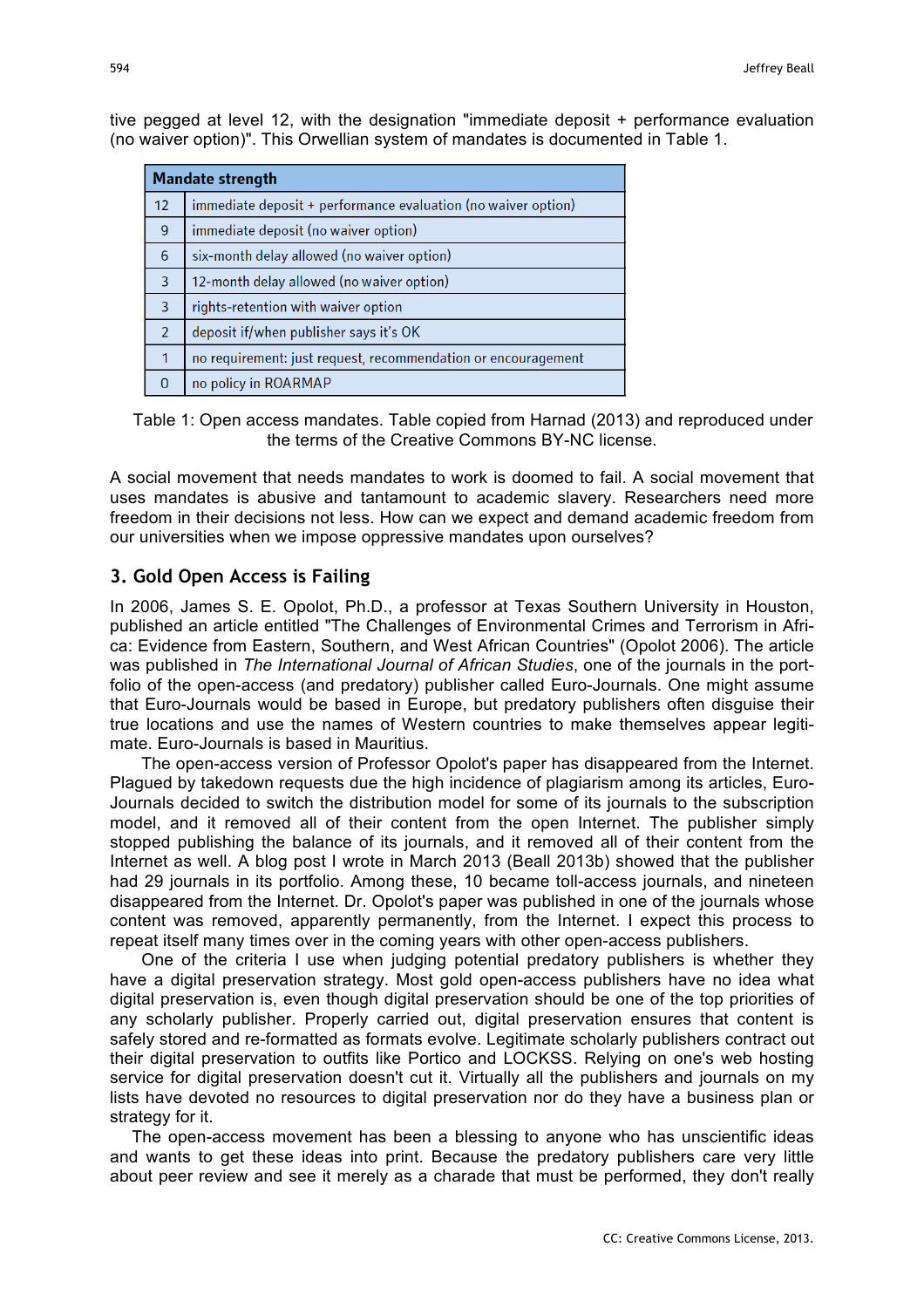care when pseudo-science gets published in their journals, as long as they get paid for it. In my blog, I've given examples of pseudo-science being published as if it were true science. Here are three examples:

- The Theory of Metarelativity: Beyond Albert Einstein's Relativity (Jaoude 2013)
- Prevalence of Autism is Positively Associated with the Incidence of Type 1 Diabetes, but Negatively Associated with the Incidence of Type 2 Diabetes, Implication for the Etiology of the Autism Epidemic (Classen 2013)
- Combating Climate Change with Neutrinos (Wet 2013).

The last of these, "Combating Climate Change with Neutrinos", was summarily retracted (without any notice) by the publisher after I drew attention to it in a blog post (Beall 2013c). I saved a copy of the article's PDF and have made that document available on the blog post. There are many unscientific ideas that people can get published in scholarly journals thanks to predatory open-access publishing. Authors of these works find that their ideas fail peer review in legitimate journals, so they seek out predatory publishers that are more than happy to accommodate their publishing needs. Some of these ideas include issues relating to sealevel rise (or the lack of it), Sasquatch, anthropogenic global warming (or the lack of it), the aetiology of autism, and the nature of dark matter and dark energy.

Often promoted as one of the benefits of open-access is the fact that everyone, even the lay public, will have access to all the scientific literature. But in the context of pseudo-science being published bearing the imprimatur of science, this becomes a serious problem. People who are not experts in a given field generally lack both the ability to understand the most complex research in the field and the ability to distinguish between authentic and bogus research in the discipline. As more bogus research continues to be published open-access, it will be accessed more by the public, and many will accept it as valid research. This bogus research will poison discourse in many scientific fields and will create a public that is misinformed on many scientific issues.

Megajournals are becoming like digital repositories. These journals, many of them now editorless, are losing the cohesion, soul, and community-binding roles that scholarly journals once had. My website has its main list of publishers, but in early 2012 I was compelled to create a second list, a list of what I refer to as predatory standalone journals. These are predatory journals that cover the entire breadth of human knowledge, much broader than just science. Predatory publishers discovered the megajournal model by copying "successes" like PLOS ONE. As of late November 2013, I have 285 megajournals in my standalone journal list. They have titles like Journal of International Academic Research for Multidisciplinary [sic], International Journal of Sciences, and Current Discovery. The broad titles reflect the marketing strategy of accepting as many papers as possible, in order to maximize income. How many megajournals does the world need? Most of these journals exist only for the authors, those who need academic credit. Many of their articles will never be read, and many are plagiarized from earlier articles. The articles then become the source of future plagiarism. Collectively, they lower the quality of science and science communication. They clutter Google and Bing search results with academic rubbish.

The future of the Creative Commons Attribution License (CC BY) may be in doubt. Numerous companies are emerging that aggregate content from CC BY-licensed works, publish them in new formats, and sell them at a profit. Frequently, when scholars find out that their work has been published for profit without their knowledge, their first reaction is often anger, even though they freely assigned the free license to their work. They feel betrayed. The CC-BY license has been promoted by European open-access advocates; the North Americans' view of open-access is more restrictive. Many here prefer to promote the CC BY NC (noncommercial) license. For many in North America, the concept of open-access itself means "ocular" open-access – that is, OA means that you can access content but can't do much else with it, other than read it. The Europeans are more collectivist and appropriative; for them scholarly publishing is another opportunity for taking. They do not respect the freedom of the press when the free press doesn't adopt their collectivist values.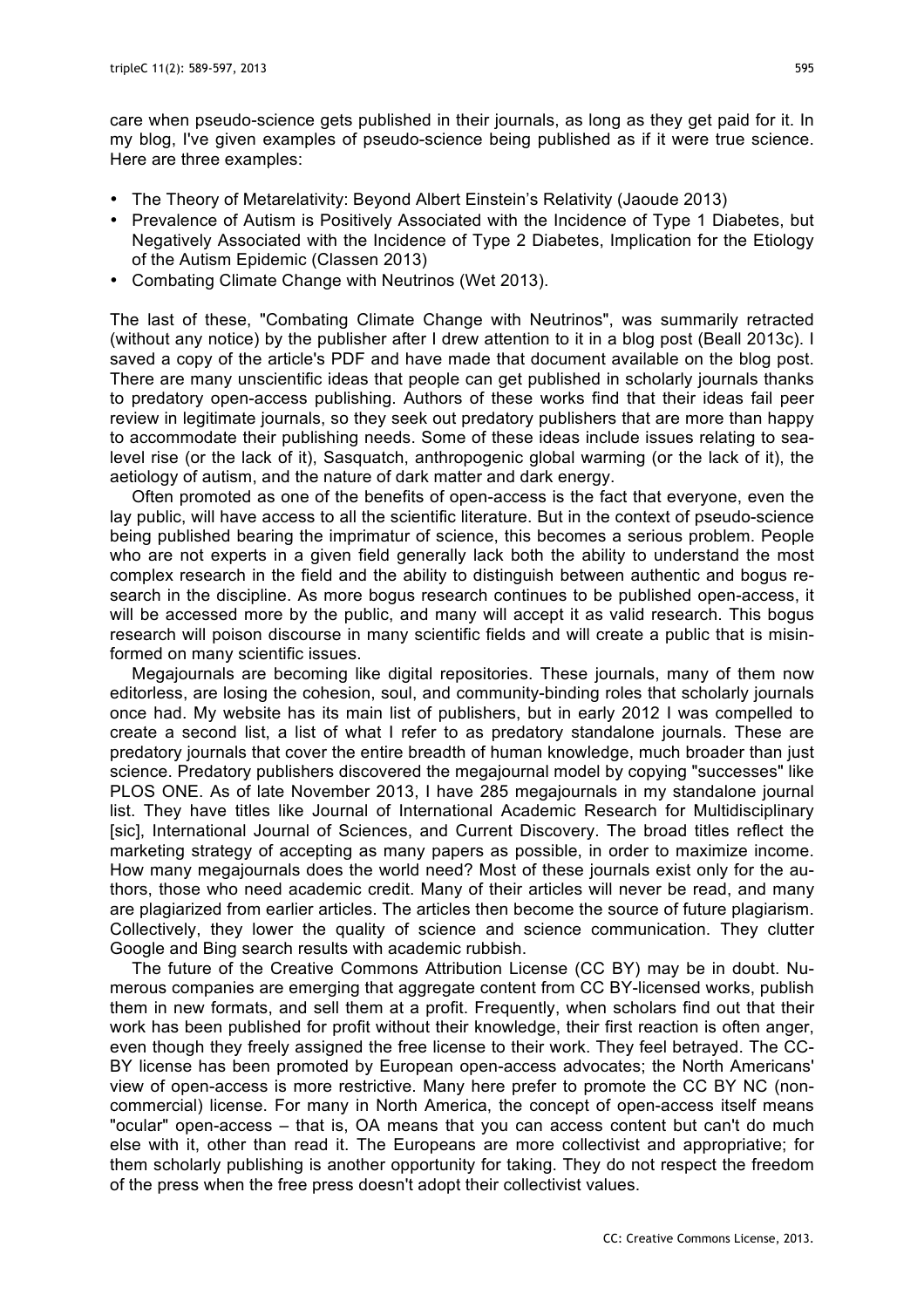We mustn't forget the strengths of the traditional or subscription model of scholarly journal publishing. When space was an issue, journals could only publish the very best of the articles they received, and any lapse in quality over time led to subscription cancellations. The result was that the traditional journals presented the cream of the crop of current research. With open-access journals, the opposite is often true.

Indeed, when many libraries began to engage in journal cancellations in response to higher subscription prices (subscription prices increased mainly due to a great increase in the amount of scholarship being published), the subscription publishers came up with a solution that has greatly benefitted libraries: bundling and differential pricing. This innovation has greatly benefitted scholars by making a great amount of research affordable to academic libraries. On top of this, many publishers grant additional discounts to library consortia licensing journal subscriptions in bulk. According to Odlyzko (2013, 3) "the median of the number of serials received by ARL [Association of Research Libraries] members almost quadrupled during the period under investigation, going from 21,187 in the 1989-1990 academic year to 80,292 in the 2009-2010 one. Practically the entire increase took place during the last half a dozen years, without any big changes in funding patterns, and appears to be due primarily to 'Big Deals'". This finding shows the power of the market; when subscribers cut subscriptions, publishers take beneficial action for consumers.

OA journals don't have any space restrictions. They can publish as many articles per issue as they want, so the incentive for them is to publish more. We hear less about acceptance rates than we did in the past because of this.

Traditional journals didn't have the built-in conflict of interest that gold open-access journals have. For gold OA, the more papers a journal accepts, the more money it makes. Money is corrupting scholarly publishing. Scholars never should have allowed a system that requires monetary transactions between authors and publishers. Libraries took responsibility for this financial role in the past, and they performed it well. Now the realm of scholarly communication is being removed from libraries, and a crisis has settled in. Money flows from authors to publishers rather than from libraries to publishers. We've disintermediated libraries and now find that scholarly system isn't working very well.

### **4. Conclusion**

The open-access movement isn't really about open access. Instead, it is about collectivizing production and denying the freedom of the press from those who prefer the subscription model of scholarly publishing. It is an anti-corporatist, oppressive and negative movement, one that uses young researchers and researchers from developing countries as pawns to artificially force the make-believe gold and green open-access models to work. The movement relies on unnatural mandates that take free choice away from individual researchers, mandates set and enforced by an onerous cadre of Soros-funded European autocrats.

The open-access movement is a failed social movement and a false messiah, but its promoters refuse to admit this. The emergence of numerous predatory publishers – a product of the open-access movement – has poisoned scholarly communication, fostering research misconduct and the publishing of pseudo-science, but OA advocates refuse to recognize the growing problem. By instituting a policy of exchanging funds between researchers and publishers, the movement has fostered corruption on a grand scale. Instead of arguing for openaccess, we must determine and settle on the best model for the distribution of scholarly research, and it's clear that neither green nor gold open-access is that model.

#### **References**

- Anderson, Kent. 2012. Interview with The Scholarly Kitchen's Kent Anderson [Blog post]. Accessed on November 30, 2013. http://poynder.blogspot.com/2012/11/interview-with-scholarly-kitchenskent.html
- Anderson, Kent. 2013. Post Open Access Sting: An Interview with John Bohannon [Blog post comment]. Accessed on November 30, 2013. http://scholarlykitchen.sspnet.org/2013/11/12/post-openaccess-sting-an-interview-with-john-bohannon/